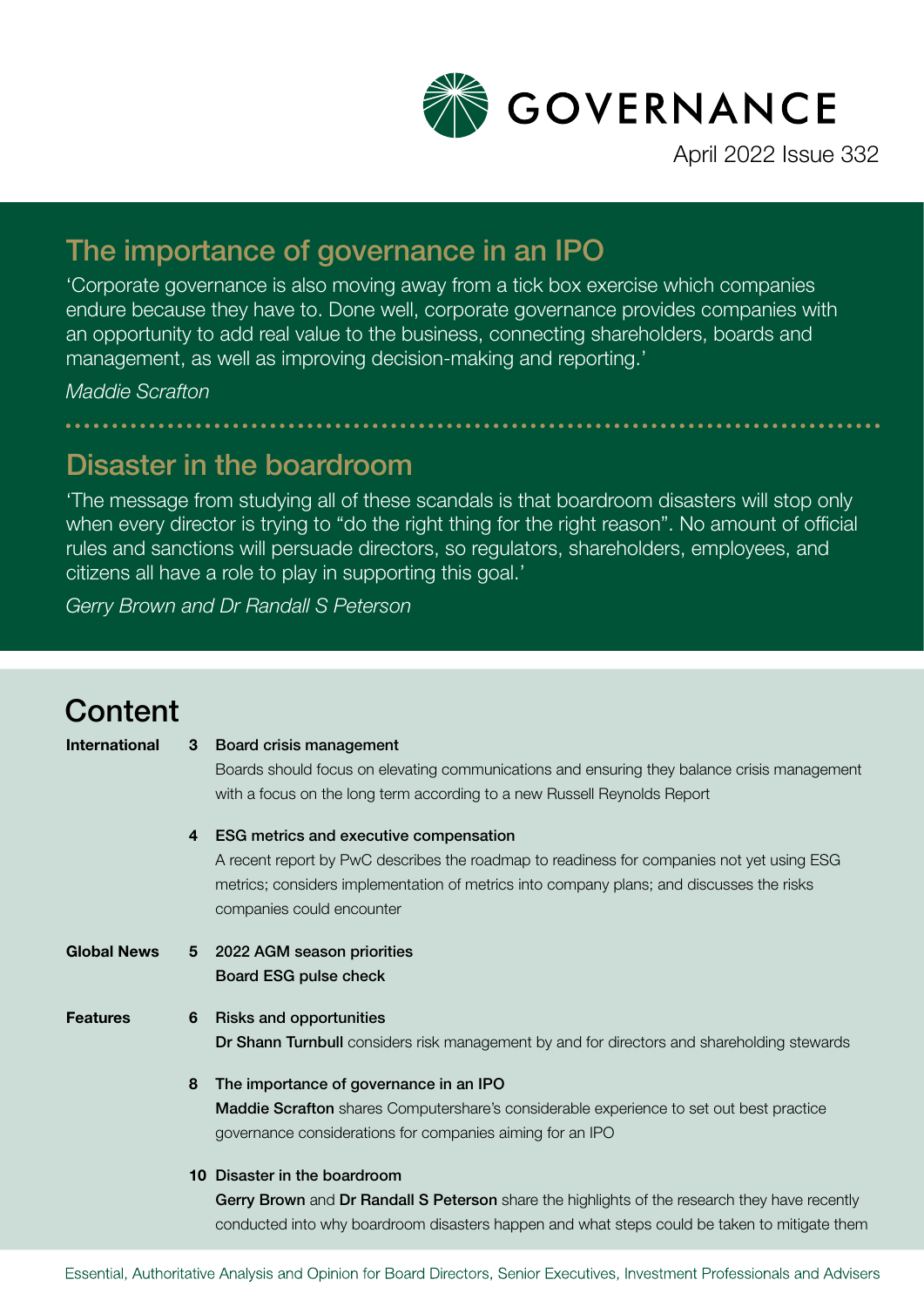# Feature Disaster in the boardroom

Gerry Brown and Dr Randall S Peterson share the highlights of the research they have recently conducted into why boardroom disasters happen and what steps could be taken to mitigate them.

Like death, taxes and the poor, it seems business scandals are inevitable. If noticed at all, most people glance at the headlines but either think little further of it or else don't bother to realise the full extent of the impact upon their lives. Even those whose actual job it is to run, regulate, comment on or understand these numerous business scandals and failures are empowered to do so ONLY after the car has crashed! The predictable aftermath each time sees greater safety requirements, guard rails and crash barriers that address that specific problem just experienced but fail to fully understand and predict the disasters of tomorrow. This failure to address the root causes of the crash is not limited by geography, culture, sector or industry as, despite best intentions, business accidents continue to happen with alarmingly regularity – often at an increasingly dizzying pace.

'These scandals run the gamut from simple theft, fraud, and sexual harassment to the latest data driven environmental, health and safety, and privacy abuses.'

The relentless weekly parade of business failures – worldwide – has so inured us all to business scandals being an ostensible fact of life as the required price we all pay for the systemic wealth creation they offer in return. But what if there was a way to separate the wheat from the chaff? A way to properly see and understand the fundamental drivers and deep-seated causes of all of these business mis-steps and scandals? Researching and deep-diving business scandals worldwide and across the ages, Gerry Brown and Randall S Peterson have developed an innovative but robust metric that identifies, sorts and explains the underlying causes of these scandals.

These scandals run the gamut from simple theft, fraud, and sexual harassment to the latest data driven environmental, health and safety, and privacy abuses. Such scandals happen across all geographies and all times; indeed, no business sector is ever immune. These almost ubiquitous disasters have obvious negative impacts upon shareholders, staff and customers, but also result in disastrous – sometimes recognised, sadly too often not –wider consequences for society. Our book *Disaster in the Boardroom* shines a light on this crucial but rarely properly examined social space and also what is truly needed to improve boardroom culture and promote better director behaviour. We do so by focusing on the underlying psychological causes of board ineffectiveness, and from this analysis provides a range of recommendations for boards, regulators, investors, customers and governments.

The evidence suggests that the governance codes in countries where governance is taken seriously, like the UK, are necessary and do support effective governance. Our research and indepth case studies (along with 300 years of business history) reveal that they are not sufficient to stop board disasters. This is NOT because the rules are bad or insufficient, but because we are dealing with issues of behaviours and culture that cannot really be directly legislated. Regulatory codes of conduct can only take us so far and, in fact, in most parts of the world have already largely addressed or ticked the existing boxes and necessary areas for compliance. Clearly a significant problem still remains. Indeed, beyond oftenperformative regulatory environments lies the hidden social and psychological structures that underlie the political power games of the board as both teams and individuals as well as how it approaches and fulfills its managerial and oversight responsibilities.

We tried to broaden our understanding of the drivers of business scandals and disasters to include the social and psychological space that directors also inhabit that, thereby, result in the six dysfunctions found in almost every boardroom, executive or elite team.

These are:

- 1. Subordination lack of independence.
- 2. Imbalance missing key voices (aka lack of diversity of background, specific required knowledge, etc affects decisions & actions).
- 3. Distension the existing cultural intensifies so much that it becomes exaggerated and dysfunctional or misdirected.
- 4. Bystander diffusion of responsibility (aka key players refuse to speak up or else point to everyone else about problems; no one take responsibility).
- 5. Bureaucratic rule-bound cultures ignore and sideline alternative views, content or ideas.
- 6. Conformity group think and identity threat causes elite teams to go along with others and to not raise legitimate concerns.

We believe this six dysfunctions framework is applicable to ANY group that makes consequential decisions. Groups that are making high stakes decisions, where they feel the stress of being responsible for the outcomes of their decisions, and where there are many stakeholders with interests in what the group is doing, all fall prey to these psychological blind spots and errors. All 'elite teams' share similar challenges: for example, to be representative of those they represent (ie, missing voices); or where culture can interfere with information sharing within the team and distort their decision-making.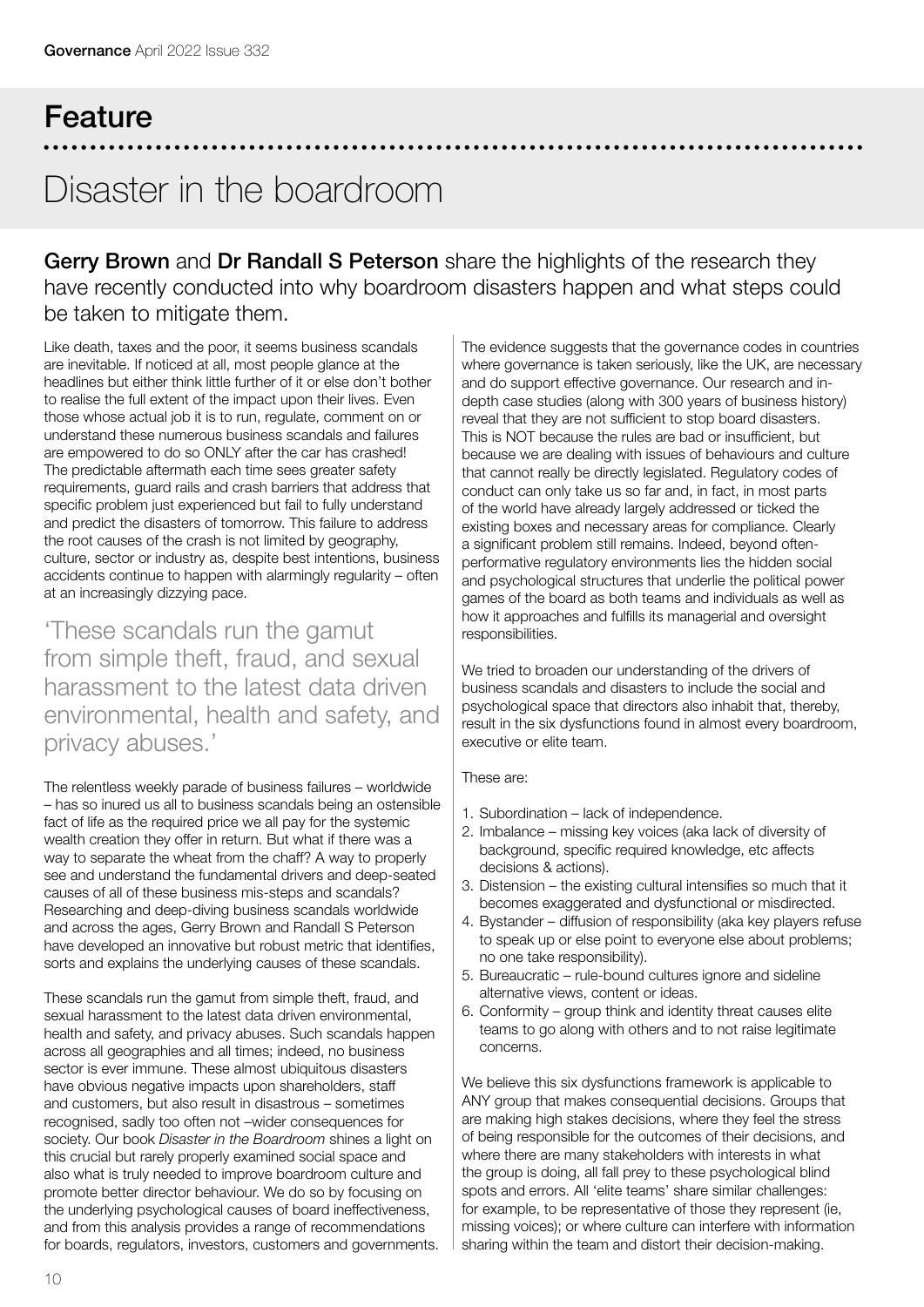### Feature

'We shouldn't need reminding that corporate disasters and scandals are symptoms of a deeper cultural dysfunction that oftentimes has its roots at the board level or, at the very least, are the responsibility of the board.'

It is easy to find these boardroom dysfunction errors often cropping up elsewhere. Whether these debates are public – the UK or EU Parliaments, for example – or privately held behind closed doors – in American or Russian Presidential suites or UK Cabinet meetings, for example too – there is also always groupthink, bystander groups, diffusion or responsibility, rule bound cultures, lack of independence etc to hamper and distort effective decision-making despite everyone believing otherwise.

Finding out what has gone wrong is one thing but what are some of the authors key recommendations?

*Ensure culture is a core activity of the board.* Boards need to actively measure, question and interrogate their own culture as well as that of the organisation to search for existing (or emerging) evidence of any of the six dysfunctions. Many boardroom scandals and disasters could be avoided by planning for cultures that serve the entire organisation rather than enabling powerful sub-groups to conflict or allow dysfunction to run unchecked.

*Director certification, education, and continuing professional development.* Independent directors are assumed to be 100 per cent competent and qualified from the very moment they are appointed. Aside from our observation of the data revealing that this is simply untrue, this core but flawed assumption of common existing management practice and most of the literature and research has at least three interrelated and negative externalities:

- 1. It limits the diversity of background directors can have to a small talent pool of mostly former executives who are plausibly ready.
- 2. It encourages boards to be extremely conservative in who they appoint to directorships.
- 3. It is backward rather than forward looking so directors are not encouraged to engage in further development once appointed.

We believe that this is where most regulators have underemphasised their direct role in building and maintaining boardroom culture. We recommend the compelling need for a system where we assume those appointed are not qualified, until they provide evidence otherwise of their experience. Or else gain certification via some kind of professional exam – much as lawyers, engineers and many charities boards use – along with the expectation of annual continuing professional

development as – again – many other better regulated professions require.

The message from studying all of these scandals is that boardroom disasters will stop only when every director is trying to 'do the right thing for the right reason'. No amount of official rules and sanctions will persuade directors, so regulators, shareholders, employees, and citizens all have a role to play in supporting this goal. Regulators can encourage better director education, assessors can ensure that boards measure and discuss their culture, citizens should stop normalising business disasters, and so on. We all have a role to play in making these disasters a thing of the past.

We found that to really improve the cultural dimension of board effectiveness that there are a handful of strategies that have solid research backing as effective means for changing culture. These include measurement – there are effective measures to look at culture, such as whether it is competitive or cooperative along with being pre-emptive. Think about your culture BEFORE you engage organisational change, will it help or hurt this change? Obviously, we should continue to hold individual directors to account for their behaviour.

'We found that to really improve the cultural dimension of board effectiveness that there are a handful of strategies that have solid research backing as effective means for changing culture.'

Though no-one should need reminding that boardroom culture really matters, in a nutshell corporate governance is closely linked to culture which is about what you want to do and how you want to do it. You cannot legislate to 'do the right thing for the right reason'. You can try, but what is right for you is not right for me; what is right in one situation is not right in another; what employees value in my business might very well be different in your business. And yet when I ask you whether your board does the right thing for the right reason you probably know exactly what that means for your business … that is culture. It tells us what is important and valuable. We shouldn't need reminding that corporate disasters and scandals are symptoms of a deeper cultural dysfunction that oftentimes has its roots at the board level or, at the very least, are the responsibility of the board. Board dysfunctions do not appear from nowhere. They evolve out of weak, poorly defined cultures where board members do not actively engage to shape the culture of their board and organisation.

*Dr Randall S Peterson is Professor of Organisational Behaviour and Founding Director of the Leadership Institute at London Business School. Gerry Brown is Chairman of private equity firm Novaquest Capital Management. Their new book 'Disaster in the Boardroom: Six Dysfunctions Everyone Should Understand' is published by Palgrave and is available at https://amzn.to/37YKBNg.*